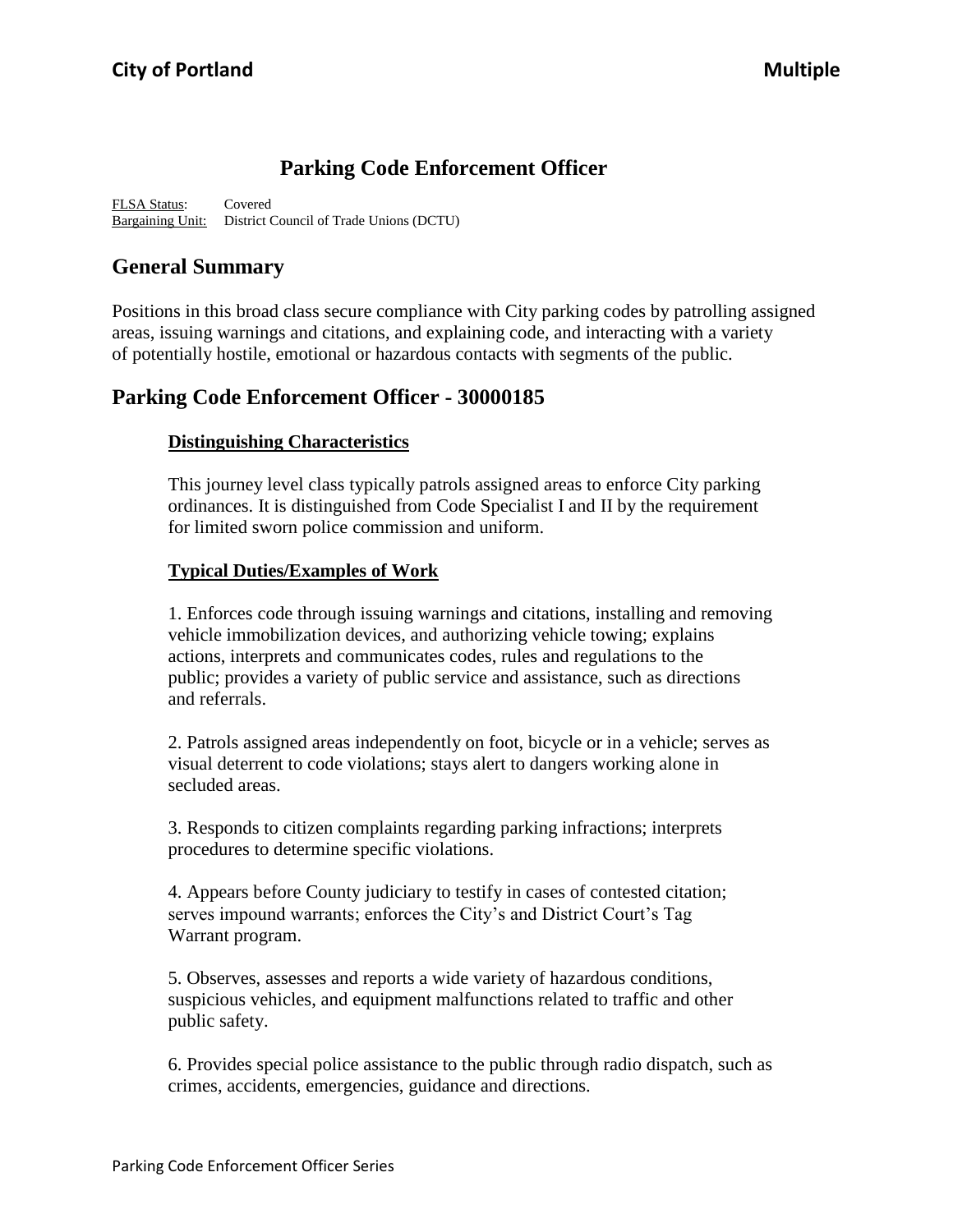## **City of Portland Multiple**

7. Serves as dispatcher as assigned; runs computer information searches and relays information to patrol deputies; maintains radio contact with patrol deputies; coordinates with other agencies to report a wide variety of problems in the field; calls for vehicle towing; interacts with complainants to verify information and interpreting parking codes; puts deputies on standby during emergencies on the street.

8. Maintains accurate logs and records.

9. Writes reports to document actions or follow-up actions of work units both within the bureau and in other bureaus.

10. Install and remove space reservation devices/delineators if assigned.

11. Collects sealed cash canisters from computerized pay station and single space meters and related duties.

12. Provides back-up, peak-load and relief assistance to other parking enforcement functions as required.

13. Performs related duties as assigned.

#### **Required Knowledge, Skills and Abilities**

Knowledge of: City government and the impact of enforcement actions; applicable laws, code, zoning and administrative rules

Ability to: operate a variety of investigative equipment; apply field discretion to assess violation and develop solutions; remain calm and professional during verbal abuse or threats

Skill in: a variety of software packages; investigation and observation; caseload management; persuasive, clear and concise oral and written communication; conflict resolution and dispute mediation; preparation of cases for adversarial proceedings; mathematical computations; data collection, analysis and evaluation

#### **Special Requirements**

Valid driver's license; limited sworn Police Commission

#### **Classification History:**

Adopted: 2-03-99:

Class created as a result of DCTU Classification and Compensation Study 1998-99. This class is composed of the following classes:

2240 Parking Enforcement Deputy, Adopted:07-15-80, Revised: 10-27-89; 05-25-93; Revised:08-31-94 (Revised class specification); Revised:04-9-97 (Changed Title from Parking Patrol Deputy); Revised: 06-26-97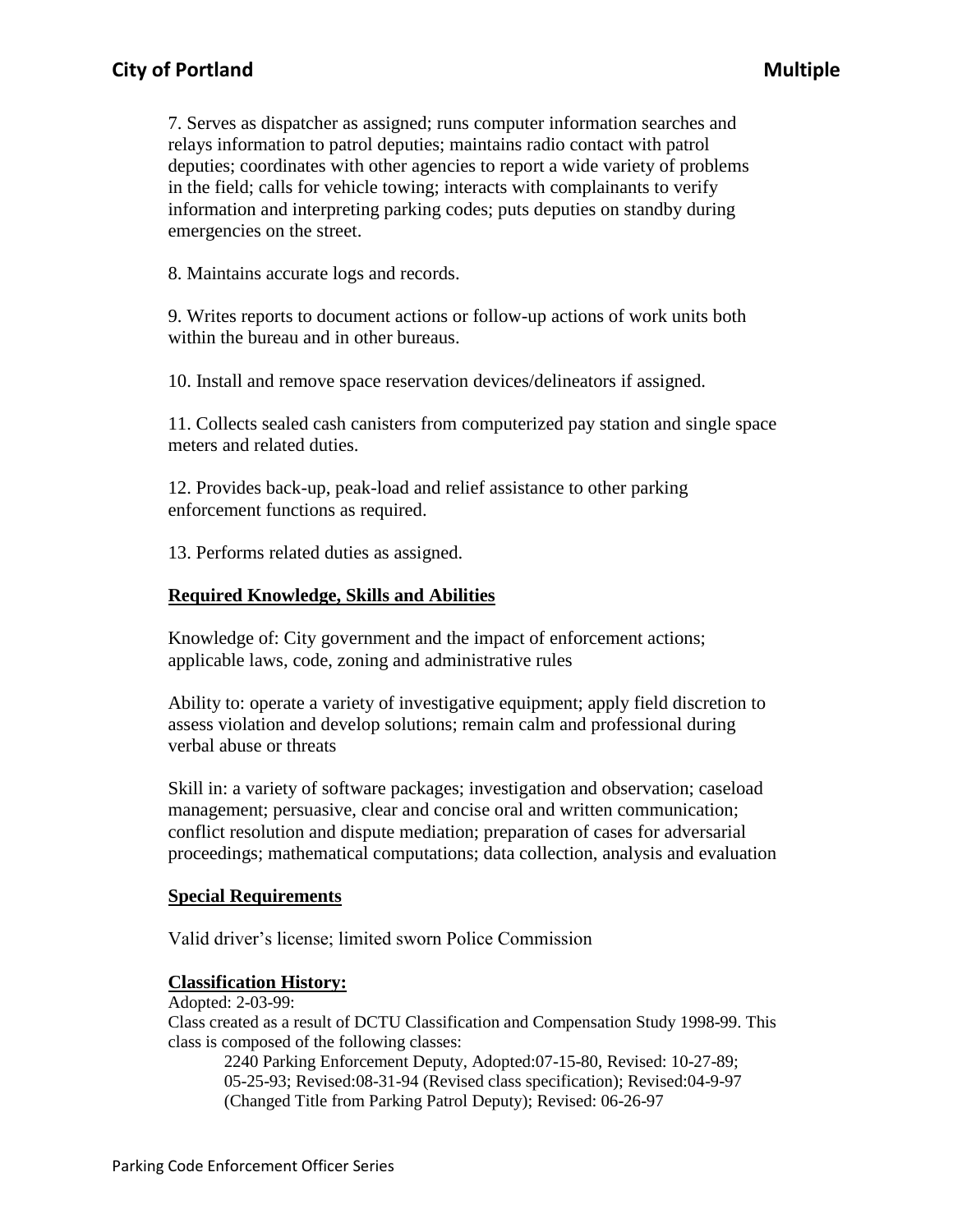Revised: 05-24-04 (Updated class spec for Parking Enforcement Deputy) Revised: 09-15-04 (Changed title from Parking Enforcement Deputy and moved into separate classification document.)

June 2009 - Change Job Class number from 2203 to 30000185, due to system change.

Revised: 3-1-12 Added cash collection duties and edited working conditions. Revised: 9-12-16 Added duties of installing and removing vehicle immobilization devices.

# **Lead Parking Enforcement Officer - 30002563**

## **Distinguishing Characteristics**

The lead level of this class typically performs all class duties and in addition provides lead direction and training to Parking Code Enforcement Officer staff.

Note: This is a premium pay class for assignment of lead duties. Employees do not accrue seniority or obtain status in this class. Employee is assigned from a base class.

## **Typical Duties/Examples of Work**

- 1. Directs, plans, schedules and coordinates daily work of assigned Officers in the application and enforcement of the City's Parking Code.
- 2. Reviews the work of and provides training and guidance to assigned staff.
- 3. Assists in managing process improvement projects, trainings, and documentation.
- 4. Assists in the evaluation and implementation of new technologies for the Division.
- 5. Produces memos, reports, and other documents related to project work.
- 6. Performs related duties as assigned.

## **Required Knowledge, Skills and Abilities**

Knowledge of: effective principles and practices of leadership, project management principles and approaches

Ability to: schedule and assign the work of others

Skill in: demonstrating techniques to others; providing training to others; providing lead direction to staff; including assigning and reviewing work; technology software, hardware, and applications used by Parking Enforcement